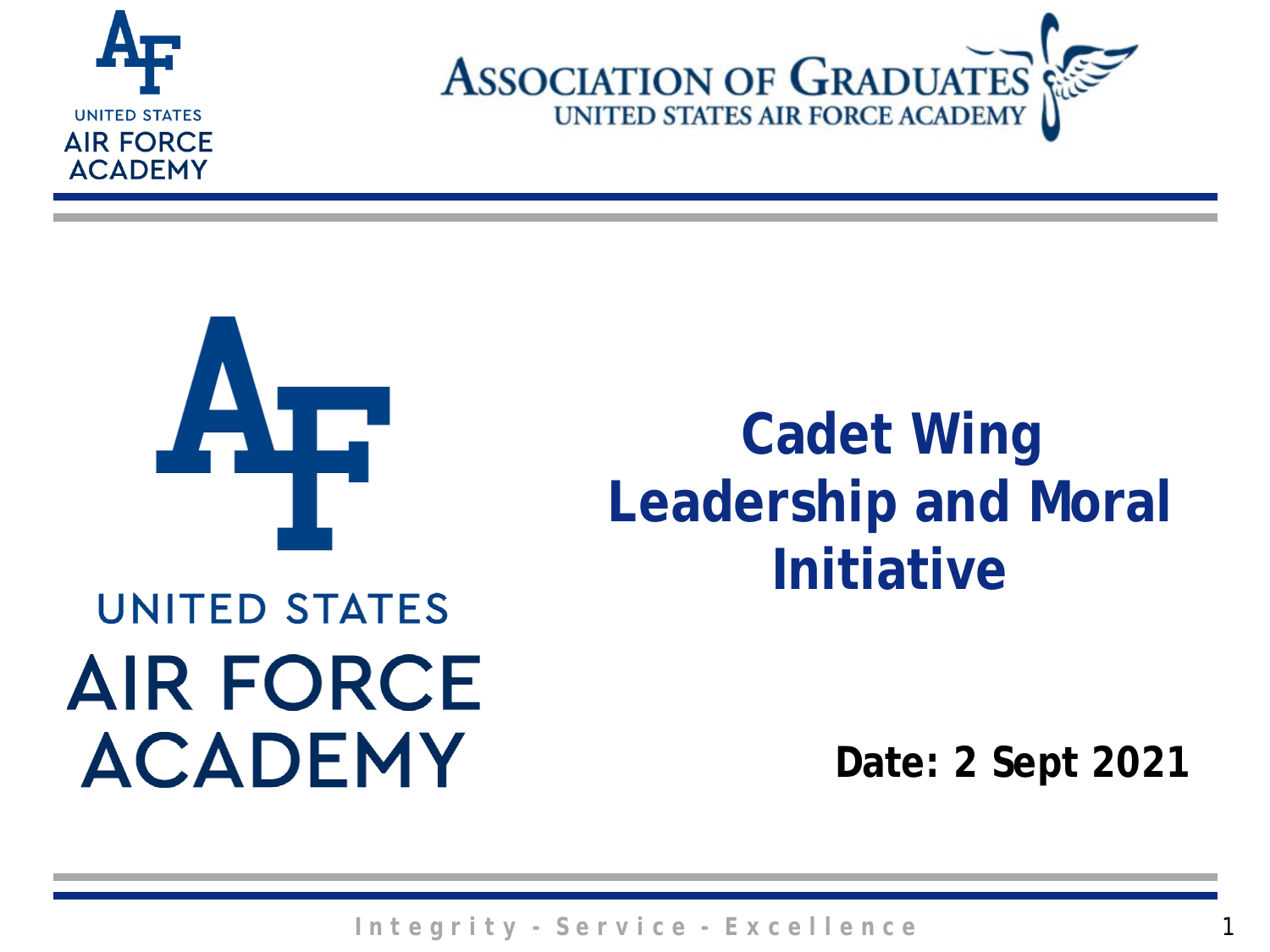

### **Introduction**

#### **Adam Ort**

- **2nd Lt. Eric Paul (2020)**
- **C4C Shelby Paul (2025)**

### **JoAnn Lemm**

- **Robert "Bob" Lemm (1983)**
- **1st Lt Alia Lemm Tate (2018)**
- **Katrina Claydon** 
	- **CC Stephen Claydon – USAFA Prep School (2021)**
	- **C4C Stephen Claydon (2025)**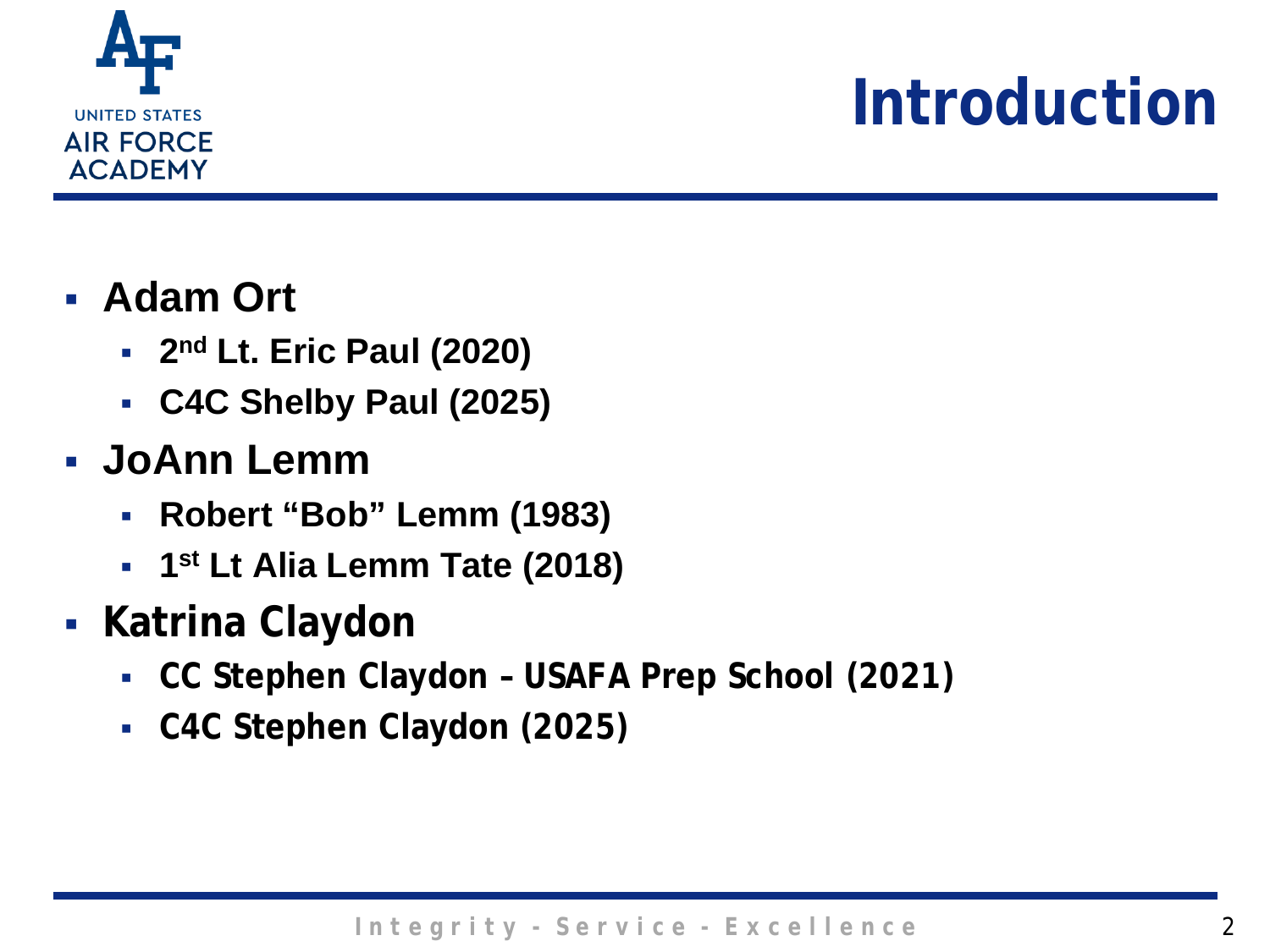

# **What is the Initiative?**

■ Background

**Program - Creates financial resources for the Cadet Wing** Commander **to ascertain**, **communicate** and **respond** to the morale related funding needs of the Cadet Wing.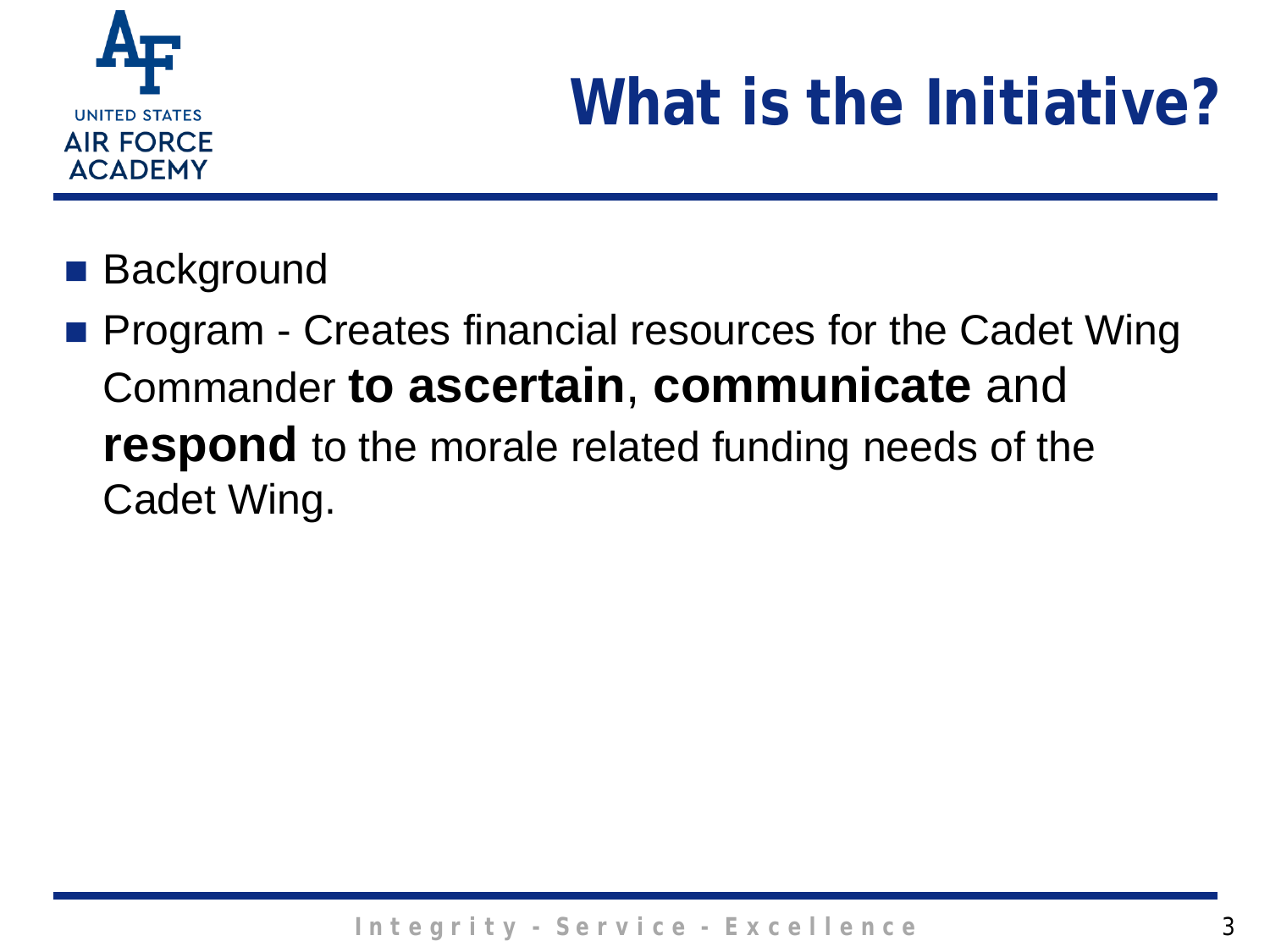

### **Purpose & Objective**

### **Assist USAFA's mission to**

- **EMPOWER** our cadets' independence and to overcome challenges
- **ENCOURAGE** reliance on their Air Force wingmen
- **FOCUS** for the energy and talent of their SUPPORTERS!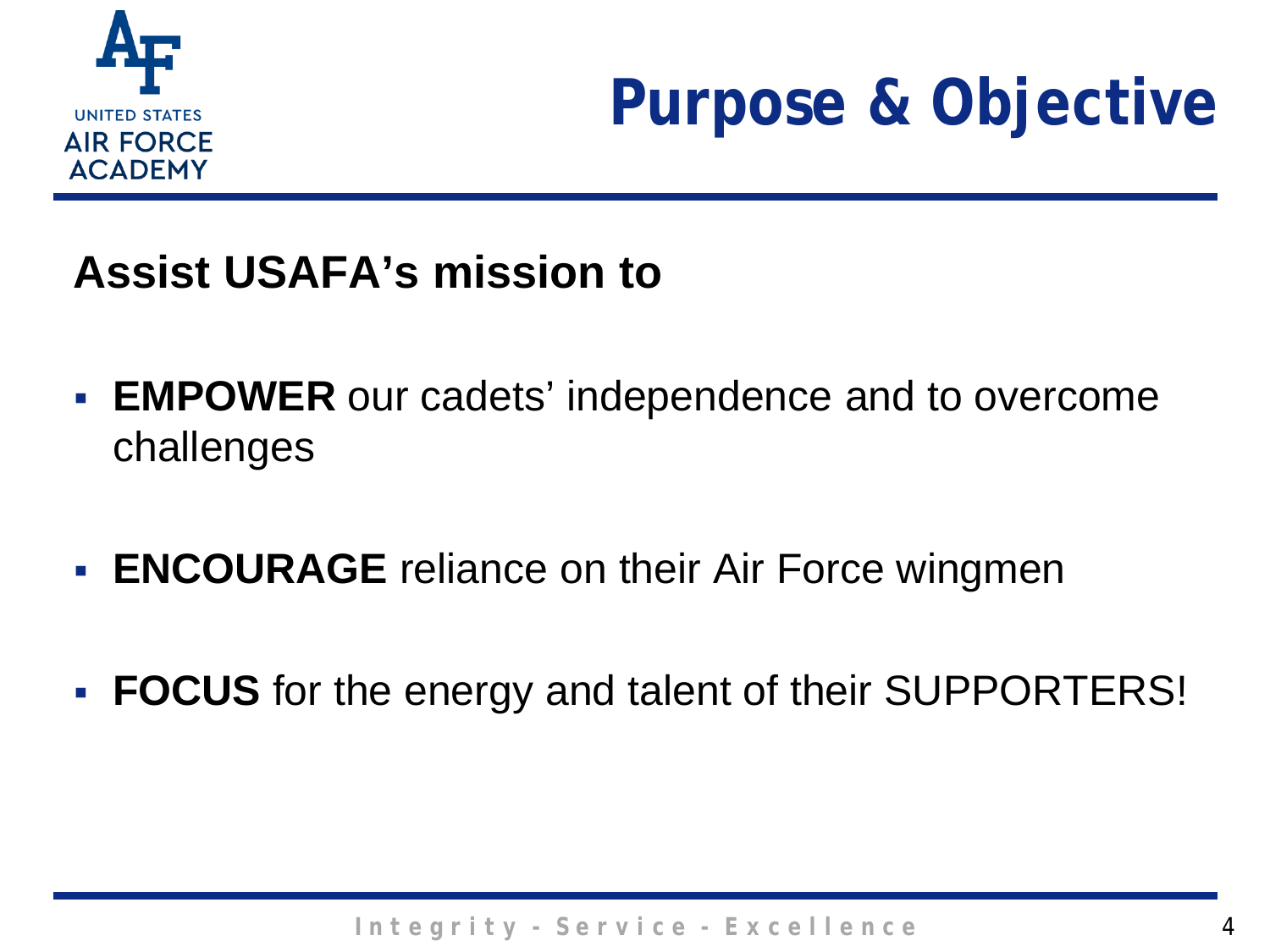

## **Why Do This?**

#### **Social Media**

- **Parent "Squadron" Groups**
- **Other Parent Groups**

#### **Why all the rules?**

- **Appearance of Impropriety**
- Perception of Conflict of Interest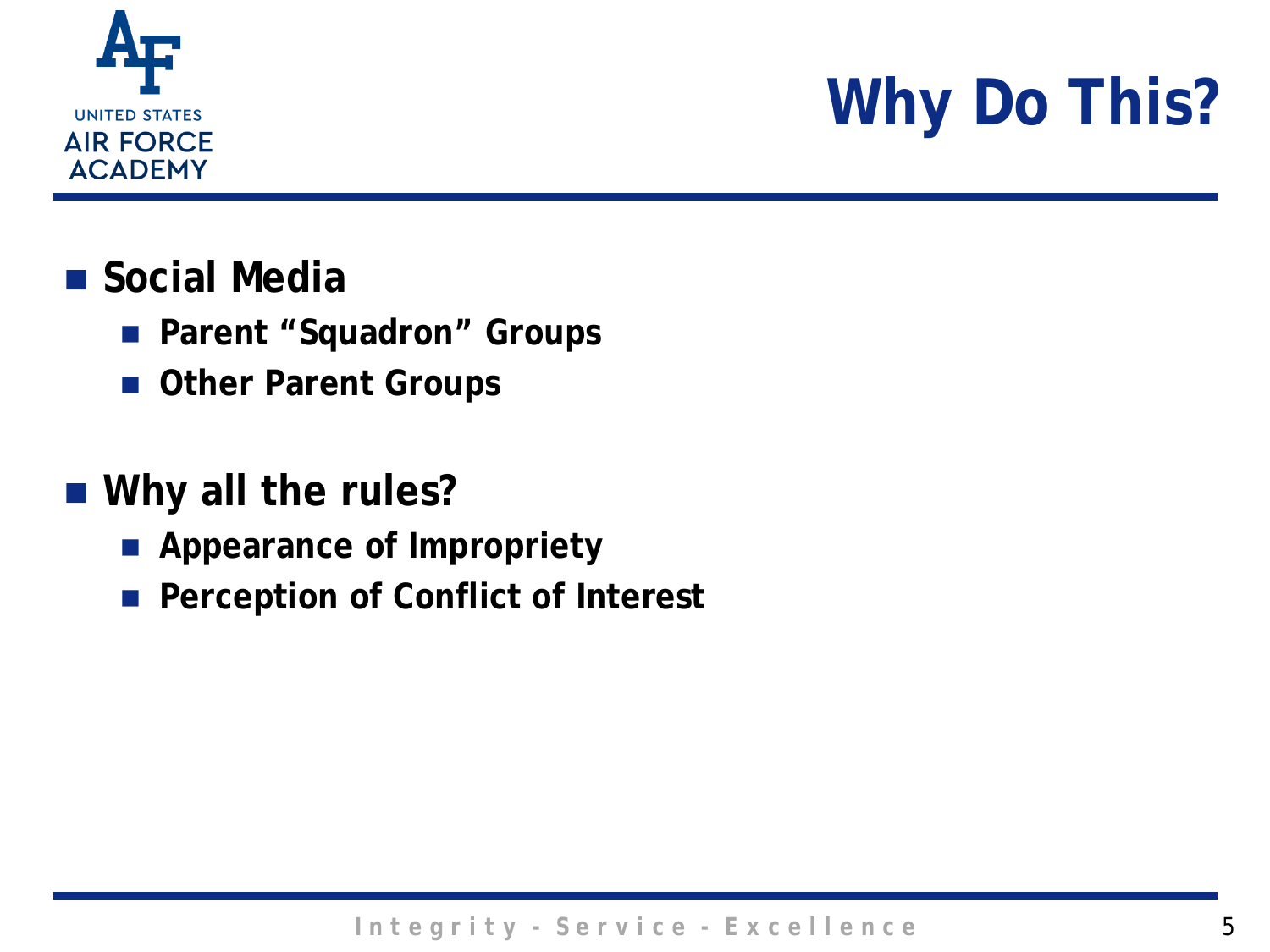

# **Fundraising**

- **Advertising: How you can help?**
	- **Social Media**
	- **Corporate Sponsorship**
	- **Parent Clubs**
	- **Alumni**
	- **Website**
- **Foundation manages fund – 501(c)(3)**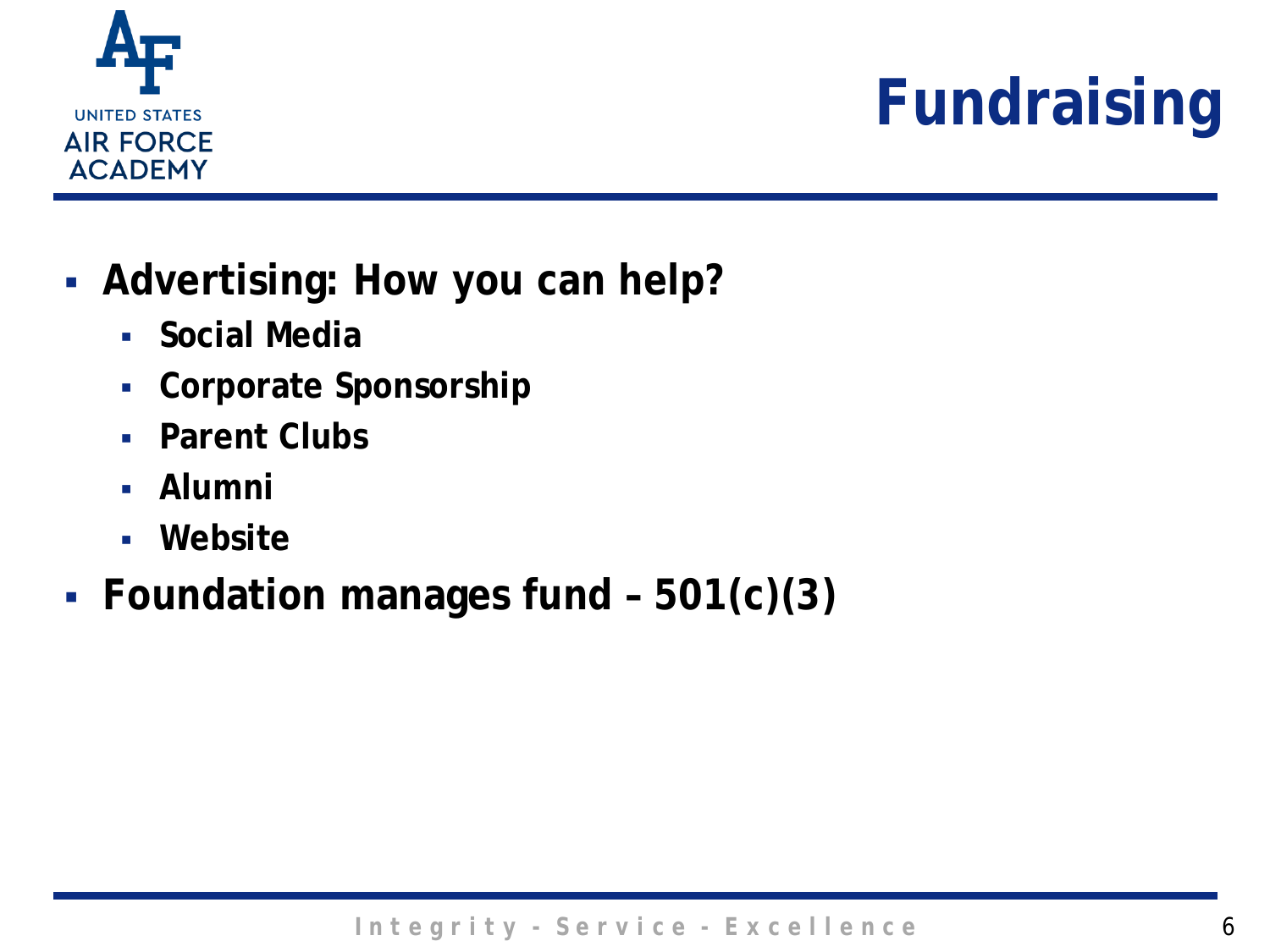

### **How to Donate**

#### <https://www.cwleaders.org/>

#### Scroll to the bottom





#### **Cadet Wing Leadership & Morale Initiative**

The AOG has partnered with the Air Force Academy Foundation to create a real world leadership opportunity for the Cadet Wing.

#### **SUPPORT THE CADET WING**



Many cadets' experiences are looking different than expected and they are facing new challenges. This initiative is another way for the SUPPORTERS of the Cadet Wing to provide a resource to allow morale issues to be addressed.

Help us remind the cadet community that they are not alone by sending them a letter of encouragement.

#### **SUBMIT A LETTER**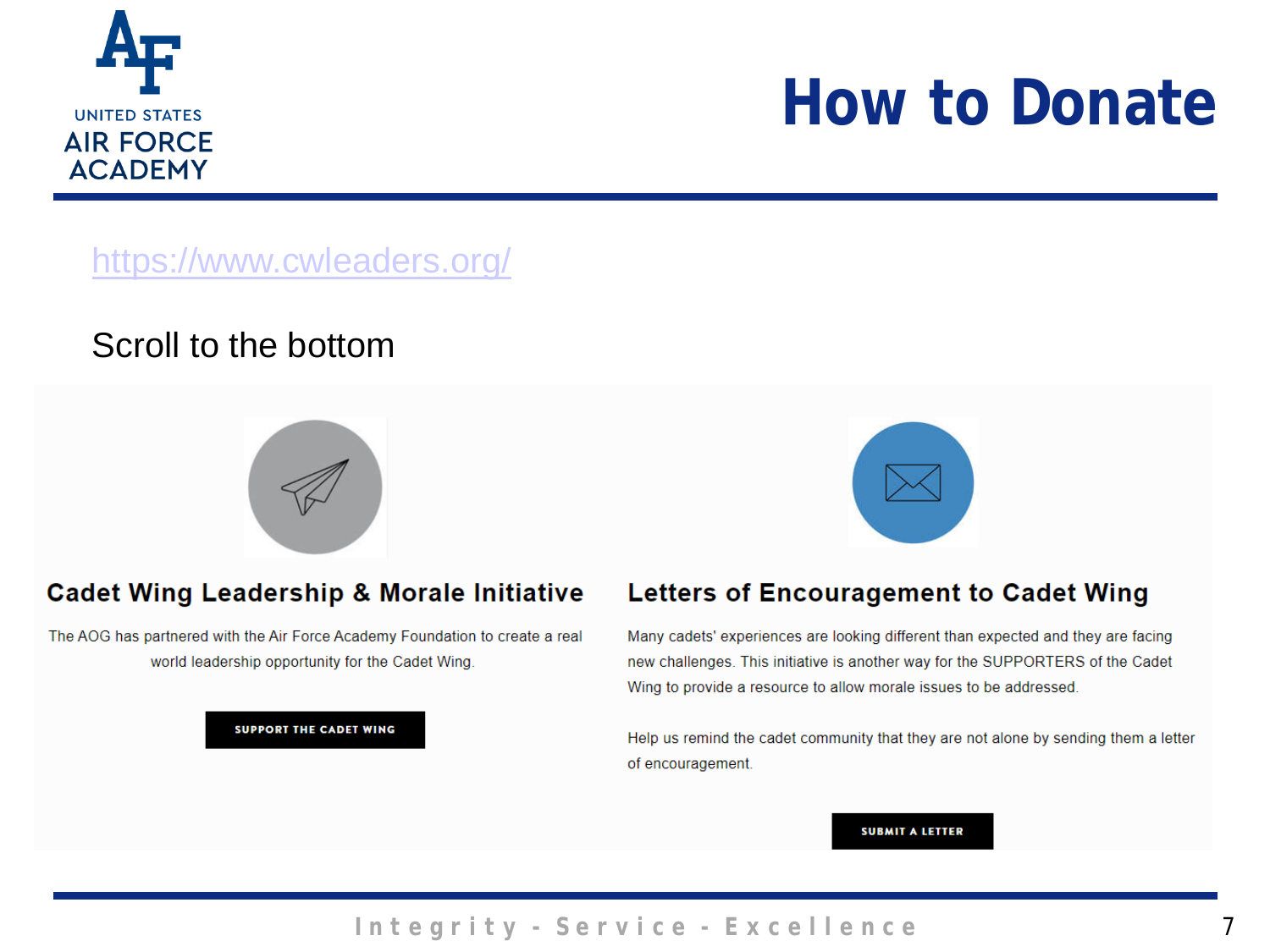

### **Questions?**

### ı DERSHIP **CADET WING NITIATIV AND MOR**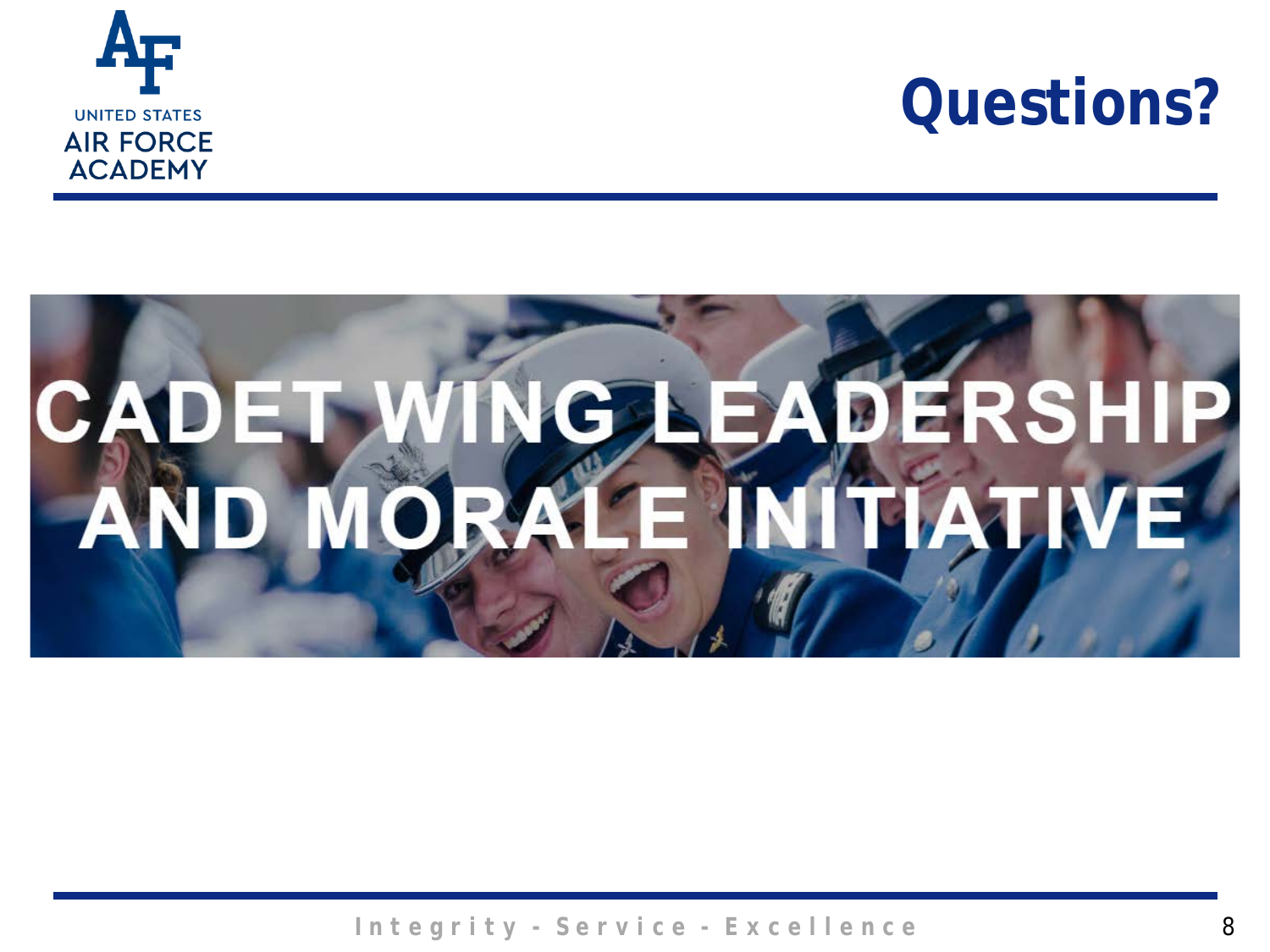

### **USAFA Prep School Morale Initiative 2020/21**

- Class of 2021 USAFA Prep School
	- **Parents Weekend Cancelled**
	- No leave or weekend privileges
	- **No visits from outside sources**
	- **Prep School had a desire to create a morale boosting weekend**
- What can we do?
	- Could not provide funds direct to the Prep School or cadets for morale building activities
		- Why can I give to some things and not to others?
			- $\blacksquare$  The Academy is a military installation a federal entity.
			- The cadets are government employees of a federal entity.
		- What were our options?

### *DECIDING TO BE PART OF THE SOLUTION, NOT THE PROBLEM*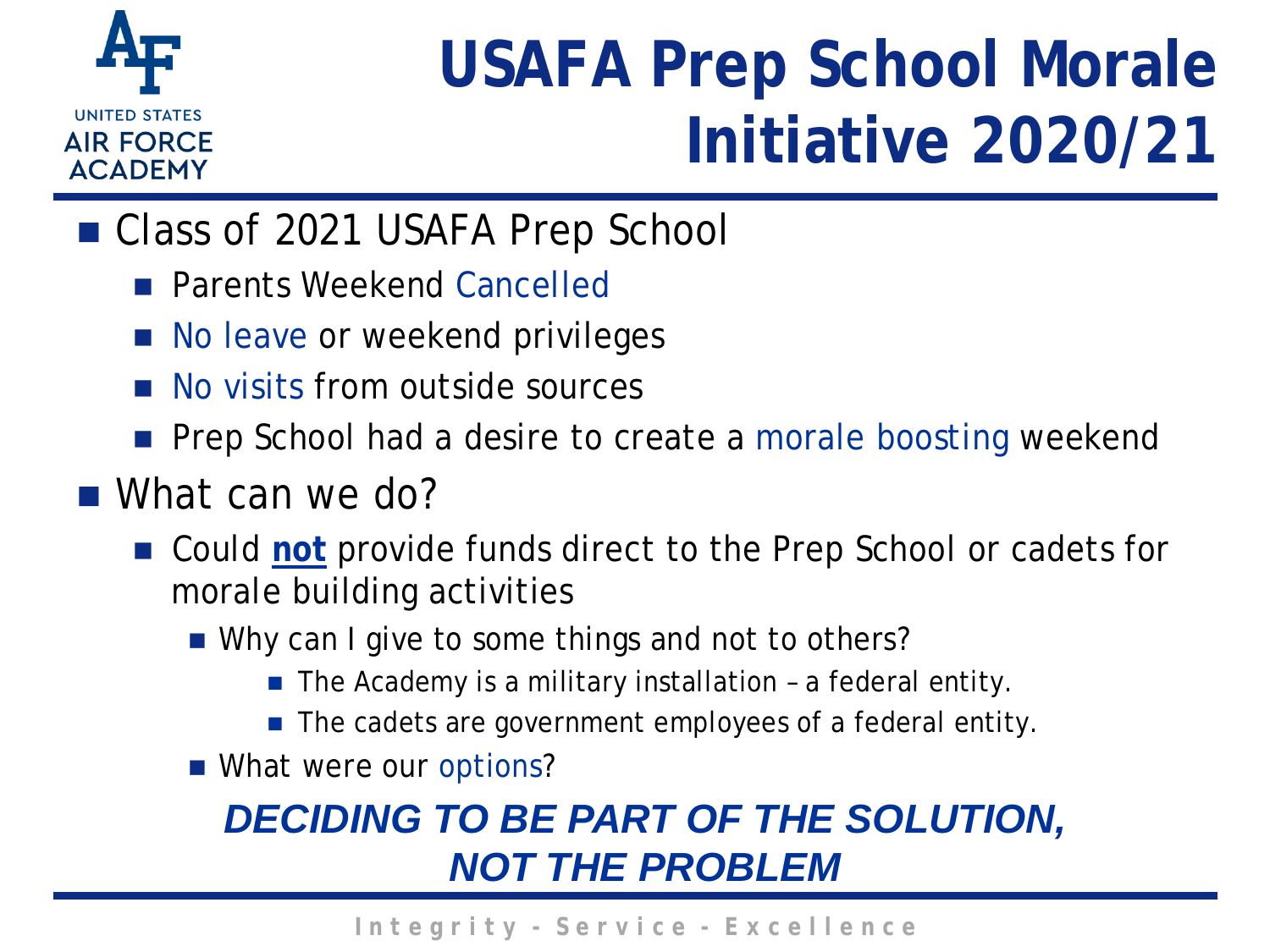

## **Solution**

- **Air Force Academy Foundation** 
	- **Falcon Funder** 
		- Online fundraising platform
		- Keep supporters informed and updated
		- Regular photos and videos shared
	- Sponsored events from funds donated from parents
- Cadets with assistance from leadership chose how funds would be spent
	- **Horseback Rides**
	- Paintball
	- Bowling
	- **Food Trucks**
	- DJ
	- **n** Outdoor Movies
	- Go Karting hired the entire facility and so much more…….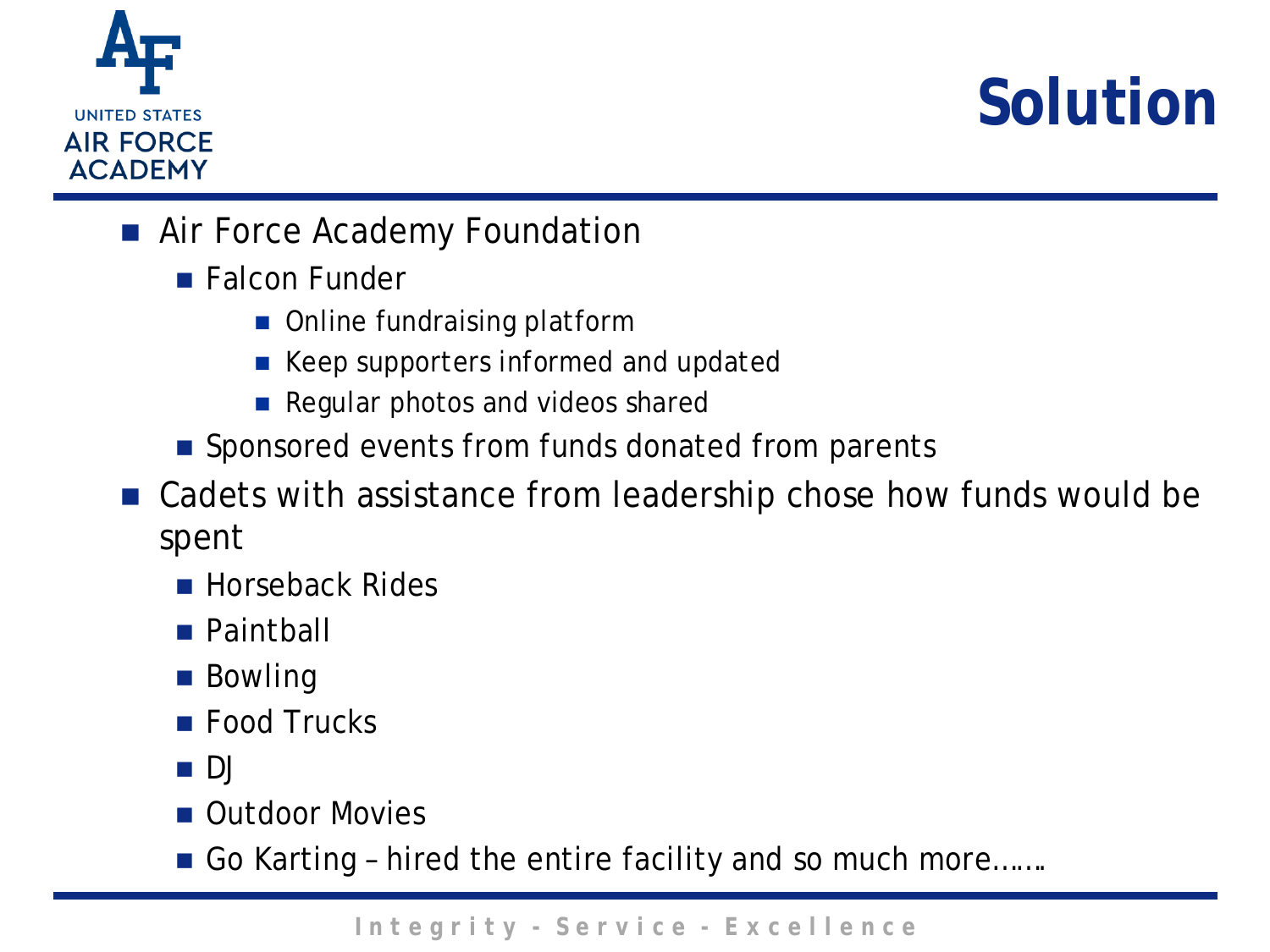

## **USAFA Prep School Morale Boosting Activities 2020/21**

■ Webguy supported the initiative and attended all events provided by the Falcon Funder throughout the entire school year.

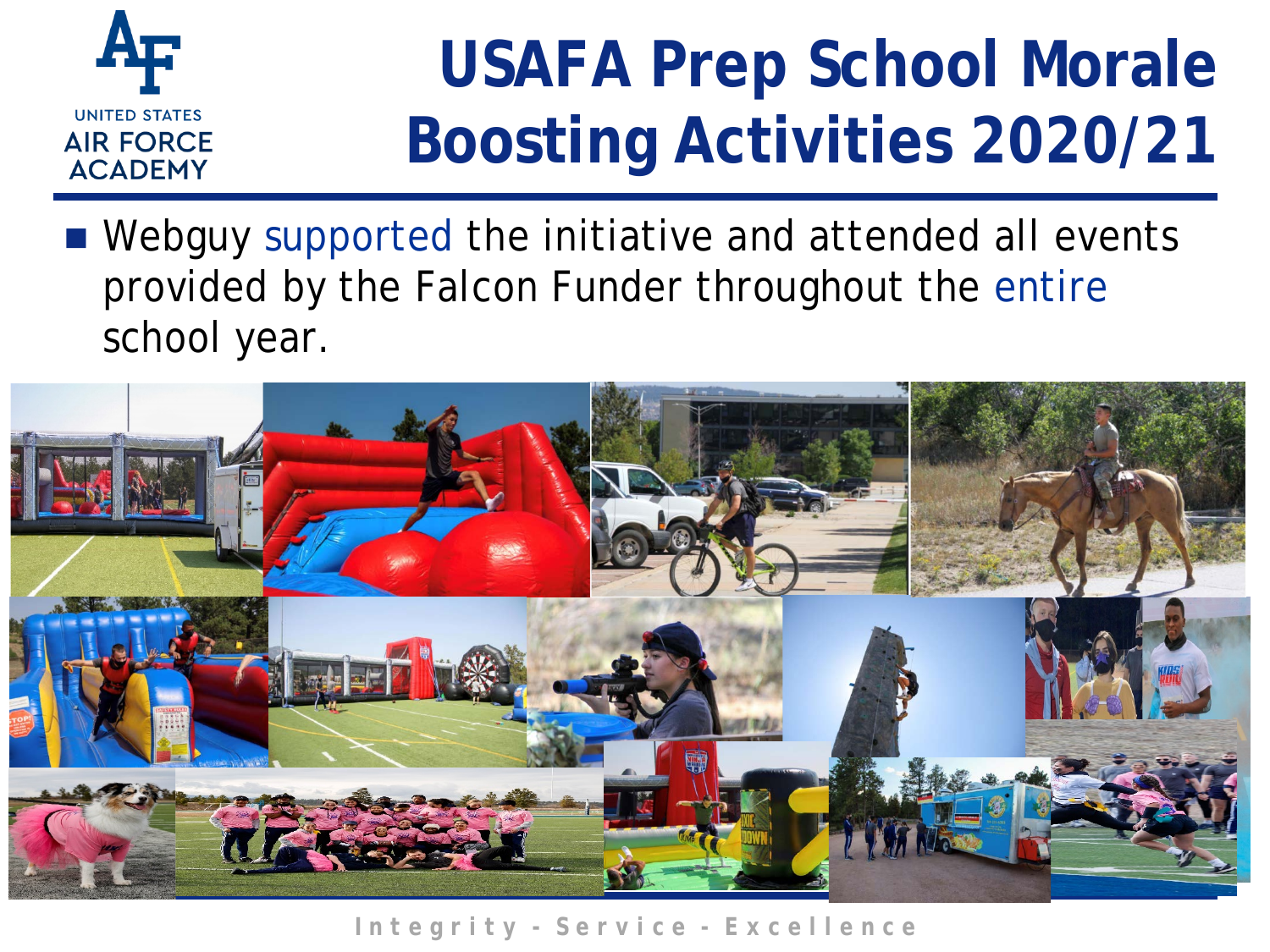



- Not only was this good for morale, it was also good for the cadets to build strong relationships with their peers – TEAM BUILDING!
- The Parents came together as a Family
	- **The Parents understood the Misson** 
		- **Provided a platform to be able to make a difference in their cadets** mental and social wellbeing
		- **Provided the resources the cadets needed for some well needed** down time
- The cadets took the lead to decide what they needed ■ Building strong leadership qualities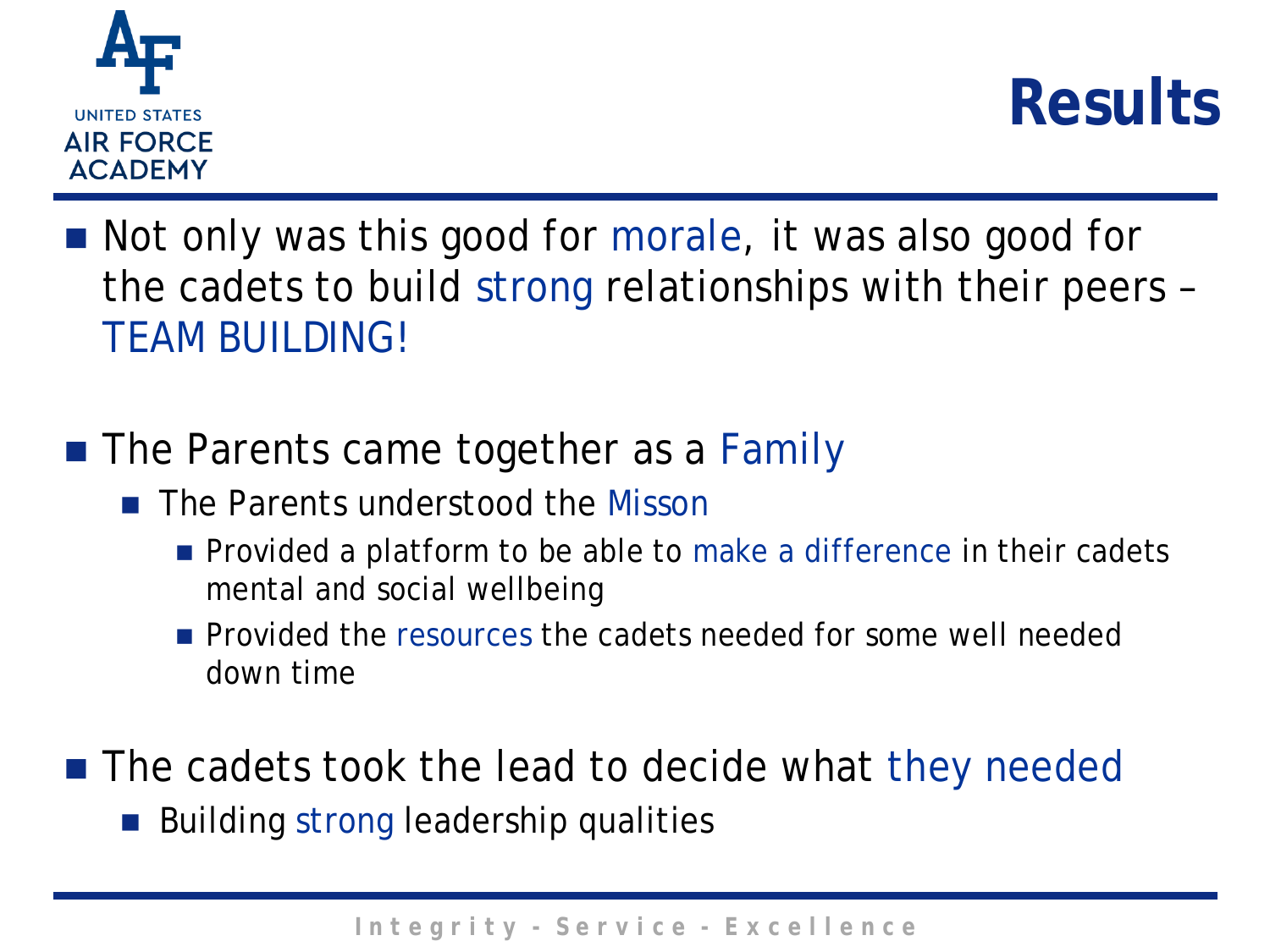

**Making a Difference**

# "*Giving is not just about making a donation, it is about making a difference!"*<br>- Kathy Calvin President and Chief Executive Officer

United Nations Foundation from 2013 to 2019